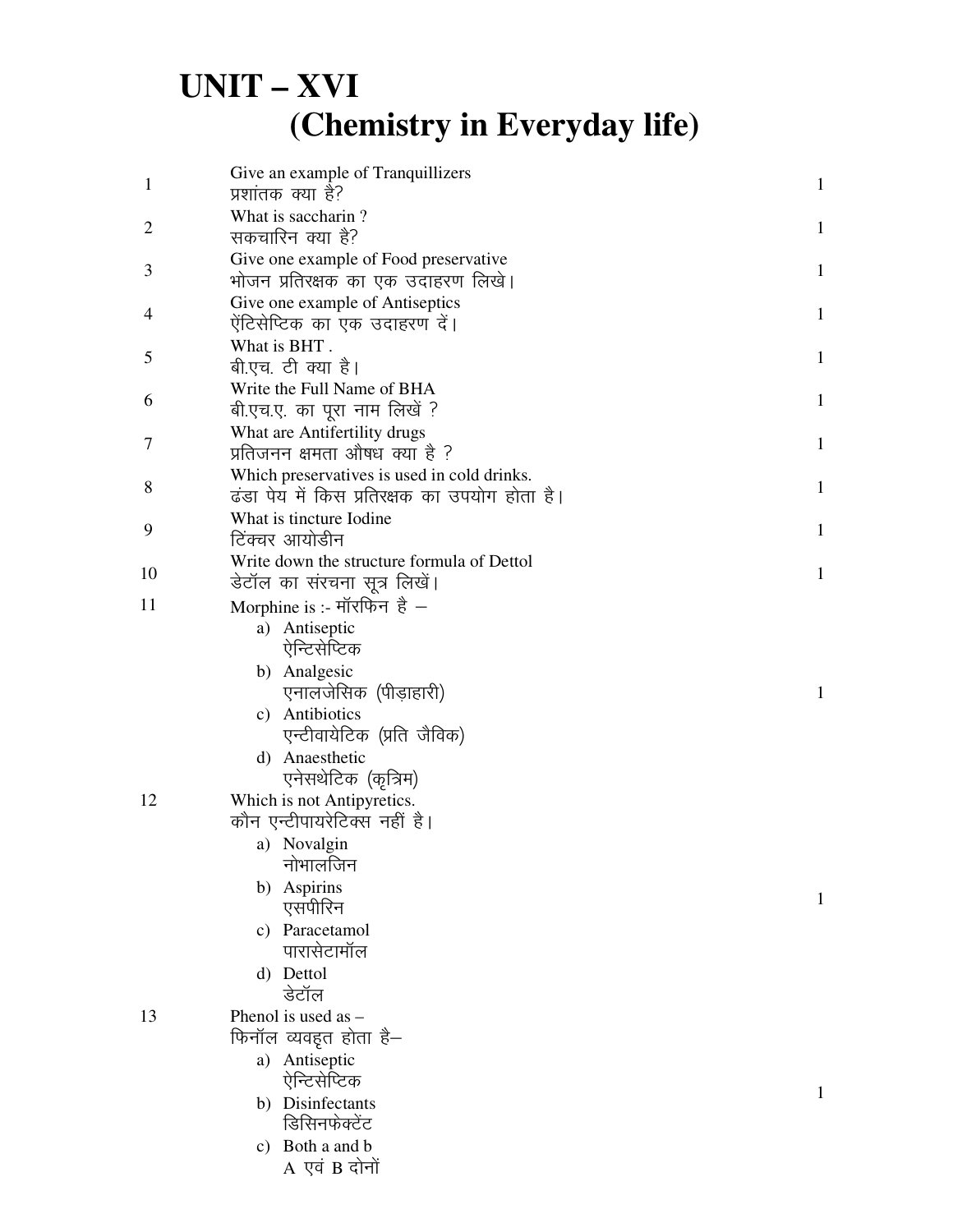|    | d) None<br>इनमें से कोई नहीं                                                                          |              |
|----|-------------------------------------------------------------------------------------------------------|--------------|
| 14 | Antipyretics is $a -$<br>एन्टीपायरेटिक्स है                                                           |              |
|    | a) Quinone<br>क्वीनोन                                                                                 |              |
|    | b) Paracetamol<br>पारासिटामॉल                                                                         | $\mathbf{1}$ |
|    | c) Luminal<br>लुमिनॉल                                                                                 |              |
|    | d) None<br>इनमें से कोई नहीं                                                                          |              |
| 15 | Tranquilizers are substance used for the treatment of –<br>प्रशांतक का उपयोग किसके उपचार में होता है? |              |
|    | a) Cancer<br>केंसर                                                                                    |              |
|    | b) AIDS<br>एड्स                                                                                       | 1            |
|    | c) Mental diseases.<br>मेंटल डिजिज (मानसिक बिमारी)                                                    |              |
|    | d) Blood infection.<br>ब्लड इन्फेक्सन                                                                 |              |
| 16 | Dettol consists of -<br>डिटॉल बना है–                                                                 |              |
|    | a) Cresol + ethanol<br>क्रेसॉल + इथानॉल                                                               |              |
|    | b) Xylenol + Terpineol<br>जायलेनॉल + टरपीनॉल                                                          | $\mathbf{1}$ |
|    | c) Chlonoxylenol + Terpineol<br>क्लोनो जायलेनॉल + हरपीनॉल                                             |              |
|    | d) None<br>इनमें से कोई नहीं।                                                                         |              |
| 17 | Gammexane is Chemically known as -<br>गैमेक्सीन का रासायनिक नाम है                                    |              |
|    | a) Chlorobenzene<br>क्लोरोबेंजीन<br>b) DDT                                                            |              |
|    | ड़ी. डी. टी.<br>c) Benzene hexa chloride                                                              | 1            |
|    | बेंजीन हेक्सा क्लोराइड<br>d) None of these                                                            |              |
| 18 | इनमें से कोई नहीं।<br>Which of the following is used as an antibiotics $-$                            |              |
|    | निम्नलिखित में कौन एन्टीवायेटिक के रूप में व्यवहृत है।<br>a) Paracetmol                               |              |
|    | पारासेटामॉल<br>b) Tocophenol                                                                          |              |
|    | टोकोफेनॉल<br>c) Ibuprofen                                                                             | 1            |
|    | आईब्रूफेन<br>d) Ciprofloxacin                                                                         |              |
|    | सिफ्रेफ्लोक्सासीन                                                                                     |              |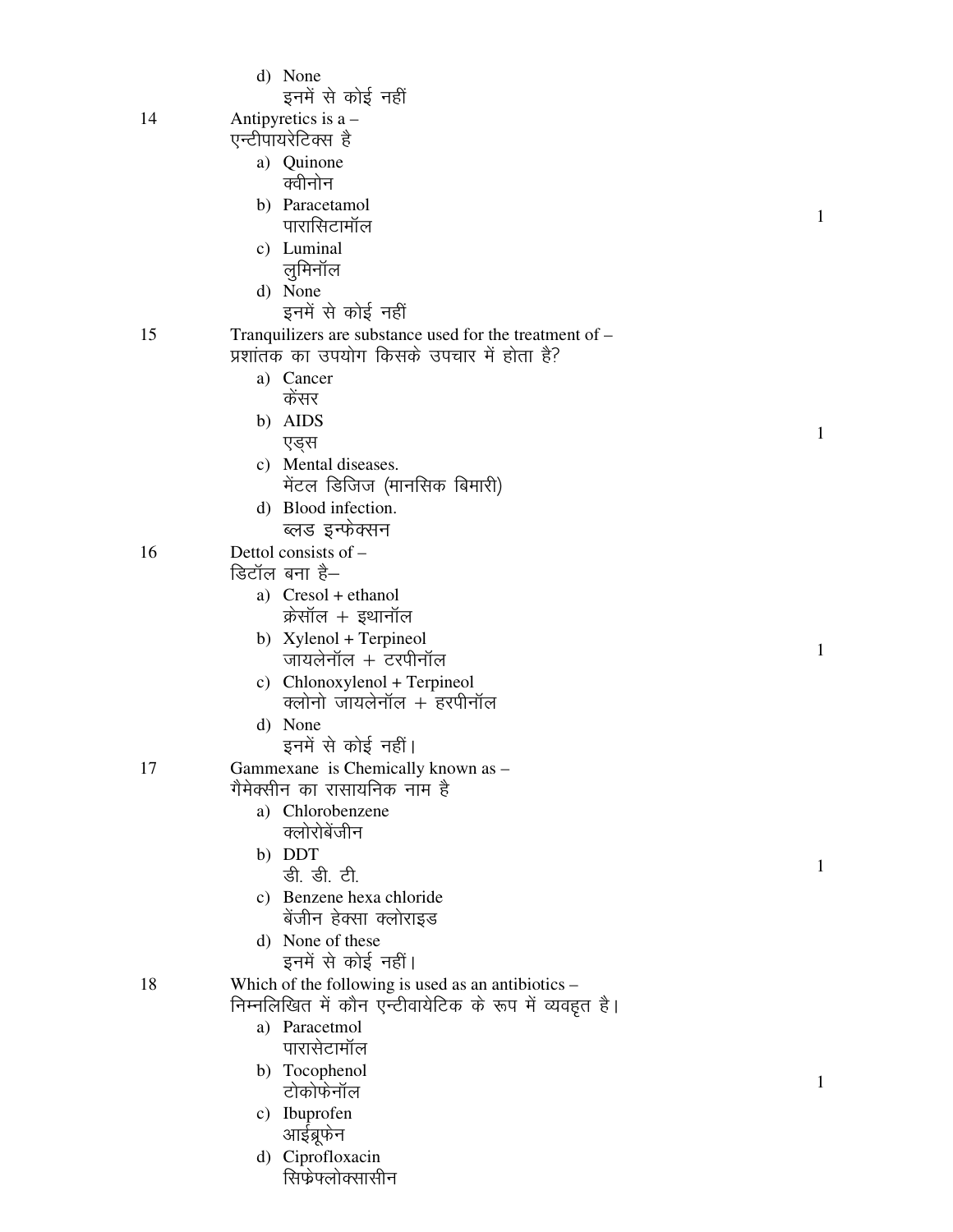| 19             | Saccharin is a/an -                                              |                |
|----------------|------------------------------------------------------------------|----------------|
|                | स्कचारिन एक——— है                                                |                |
|                | a) Aliphatic Hydrocarbon<br>ऐलिफैटिक हाइड्रोकार्बन               |                |
|                | b) Sweetening agent<br>स्वीटेनिग एजेंट                           | 1              |
|                | c) Polynuclear comp                                              |                |
|                | पौलिन्यूक्लियर कम्पोजिसन                                         |                |
|                | d) Sugar                                                         |                |
|                | मधुरिक                                                           |                |
| 20             | Heroin is a derivative of $-$                                    |                |
|                | हेरोइन व्युत्पन्न है                                             |                |
|                | a) Morphine<br>मॉरफिन                                            |                |
|                | b) Nicotine                                                      | 1              |
|                | निकोटिन                                                          |                |
|                | c) Cocaine                                                       |                |
|                | कोकिन                                                            |                |
|                | d) Caffeine                                                      |                |
|                | कॉफिन                                                            |                |
|                | Each of 2 Marks                                                  |                |
| 1              | What are Antioxidants.<br>प्रति ऑक्सीकारक क्या है                | $\overline{c}$ |
| $\overline{2}$ | Explain the terms                                                |                |
|                | तथ्यों का वर्णन करें।                                            |                |
|                | 1. Antiseptic                                                    |                |
|                | ऐंटिसेफ्टिक                                                      | 2              |
|                | 2. Antihistamines                                                |                |
|                | ऐंटिहिस्टामाईन्स                                                 |                |
| 3              | Give one example of each                                         |                |
|                | प्रत्येक का एक उदाहरण दें।                                       |                |
|                | 1. Narcotics                                                     | 2              |
|                | (स्वापक)                                                         |                |
|                | 2. Antifertility drugs<br>र्प्रतेजनन औषधि                        |                |
| $\overline{4}$ | Give one example of each                                         |                |
|                | प्रत्येक का एक उदाहरण दें।                                       |                |
|                | a) Tranquilizers                                                 |                |
|                | ट्रानक्वीलाइजर्स (प्रशांतक)                                      | 2              |
|                | b) Antimicrobials                                                |                |
|                | एन्टीमाइक्रोबियलस                                                |                |
| 5              | What are detergents. Give examples                               | $\overline{c}$ |
|                | (अपमार्जक क्या है)? उदाहरण लिखें।                                |                |
| 6              | Differenciate between Hard soap and soft soap.                   | 2              |
|                | कठोर साबुन और मुलायम साबुन में विभेद करें।                       |                |
| 7              | Write the name of compound used as disinfectants and Antiseptics | 2              |
|                | एक यौगिक का नाम लिखें।                                           |                |
| 8              | What are preservatives.<br>परिरक्षक क्या है?                     | $\overline{c}$ |
| 9              | Write down two major Name of Antibiotics.                        |                |
|                | दो प्रतिजैविक का नाम लिखें।                                      | $\overline{c}$ |
| 10             | Define Antifertility drugs. And give one example.                | 2              |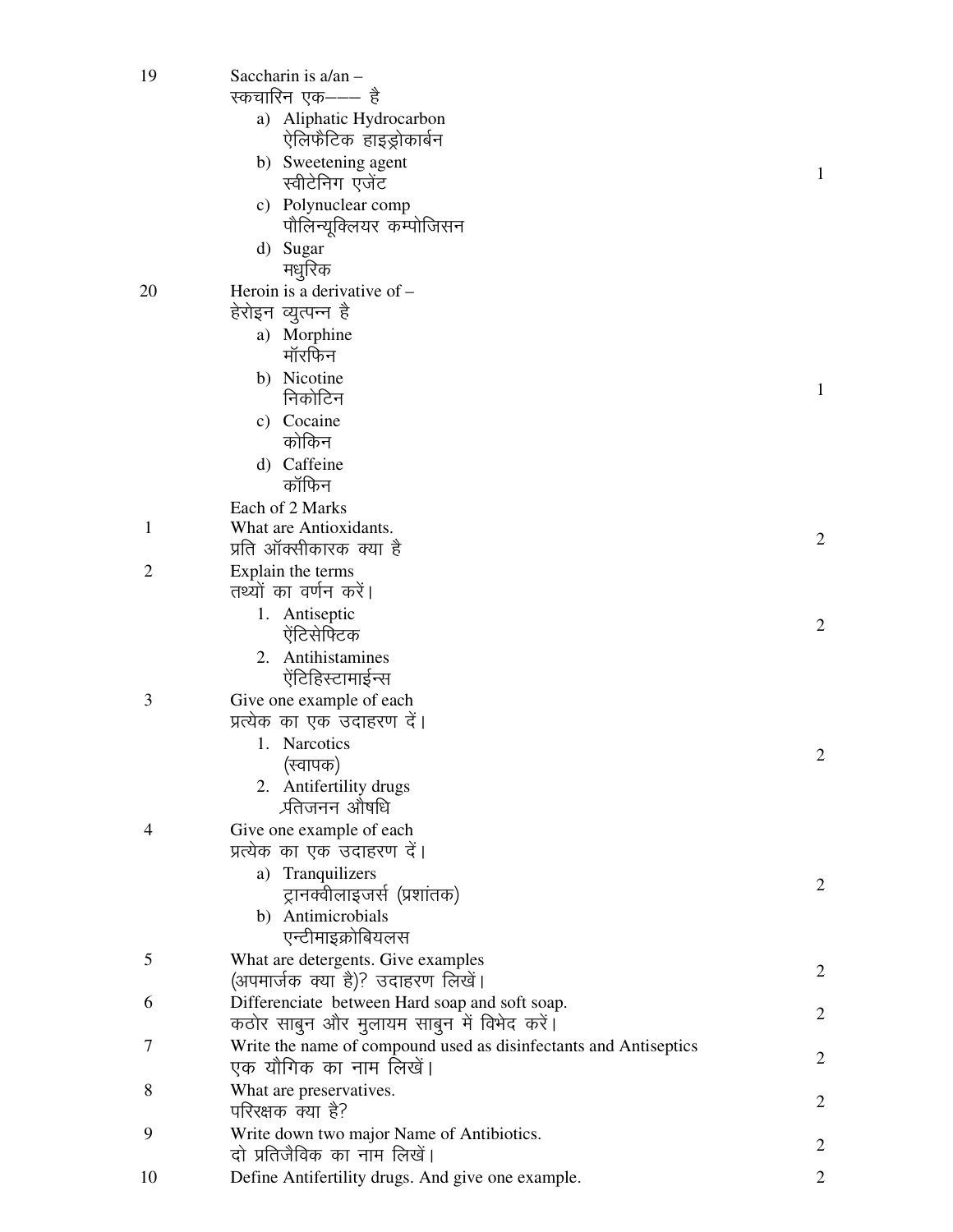|                | प्रतिजनन औषधि को एक उदाहरण के साथ परिभाषित करें।                                                                                                                                                                            |                |
|----------------|-----------------------------------------------------------------------------------------------------------------------------------------------------------------------------------------------------------------------------|----------------|
| 11             | What do you mean by Broad spectrum Antibiotics.                                                                                                                                                                             |                |
|                | वृहद् स्पेक्ट्रम प्रतिजीवाणु सेक्मा समझते हैं।                                                                                                                                                                              | 2              |
| 12             | What do you mean by Antihistamines. Give one example.<br>एन्टीहिस्टामिन से आप क्या समझते हैं। एक उदाहरण आहुत करें।                                                                                                          | 2              |
| 13             | Write down two names of preservatives.<br>दो परिरक्षक का नाम लिखें।                                                                                                                                                         | 2              |
| 14             | What is Antacids. Give one example<br>प्रतिअम्ल क्या है? एक उदाहरण दें।                                                                                                                                                     | $\overline{2}$ |
| 15             | What is Non-Narcotics.<br>अस्वापक क्या है।<br><b>Each Question 3 Marks</b>                                                                                                                                                  | $\overline{2}$ |
| $\mathbf{1}$   | Write Name of three Artificial sweetening agents.<br>तीन कृत्रिम मधुरक का नाम लिखें।                                                                                                                                        | 3              |
| $\overline{2}$ | Difference between soaps and detergents.<br>साबुन एवं अपमार्जक में क्या अंतर है                                                                                                                                             | 3              |
| 3              | Give Classification of Detergents.<br>अपमार्जक का वर्गीकरण करें।                                                                                                                                                            | 3              |
| 4              | How many types of detergent are there.<br>अपमार्जक कितने प्रकार का होता है।                                                                                                                                                 | 3              |
| 5              | Why synthetic detergents are better than soap.<br>संश्लेलित अपमार्जक साबुन से बेहतर है क्यो?                                                                                                                                | 3              |
| 6              | What is tincture Iodine. What is its use.<br>टिक्चर आयोडीन क्या है इसका क्या उपयोग है।                                                                                                                                      | 3              |
| 7              | Explain the following and give one example of each-<br>निम्नांकित प्रत्येक का एक उदाहरण दें।<br>a) Antibiotics<br>ऐन्टीबायोटिक्स (प्रति जैविक)<br>b) Antacids                                                               | 3              |
|                | एन्टाएसिडस (प्रति अम्ल)<br>c) Antipyretics<br>एन्टीपायरे टिक्स (प्रति हिस्टैमिन)                                                                                                                                            |                |
|                | What are biodegradable and Non-biodegradable detergents.<br>जैवनिम्ननीय एवं जैक अनिम्ननीय अपभाजक क्या है?                                                                                                                   | 3              |
| 9              | Why do soaps not work in Hard water.<br>साबुन कठोर जल में कार्य करता है। क्यों ?                                                                                                                                            | 3              |
| 10             | (a) What are antiseptics ऐंटिसेप्टिक क्या है ?<br>(b) Name a substance which can be used as an Antiseptic well as<br>disinfectants.<br>एक पदार्थ का नाम लिखें जो ऐंटिसेप्टिक के साथ–साथ डिसिनफेक्टेंट<br>का भी काम करता है। | 3              |
| 11             | Can you use soaps and synthetic detergents to check the Hardness of<br>Water. Explain<br>साबुन और संश्लिष्ट अपमार्जक के व्यवहृत कर आप कठोर जल की रोकथाम<br>कैसे कर सकते हैं।                                                | 3              |
| 12             | Explain the following terms with suitable examples. $\rightarrow$<br>निम्नलिखित तथ्यों का उदाहरण दें।<br>a) Cationic detergents<br>धनात्मक अपमार्जक<br>b) Anionic detergents<br>ऋणात्मक अपमार्जक                            | 3              |